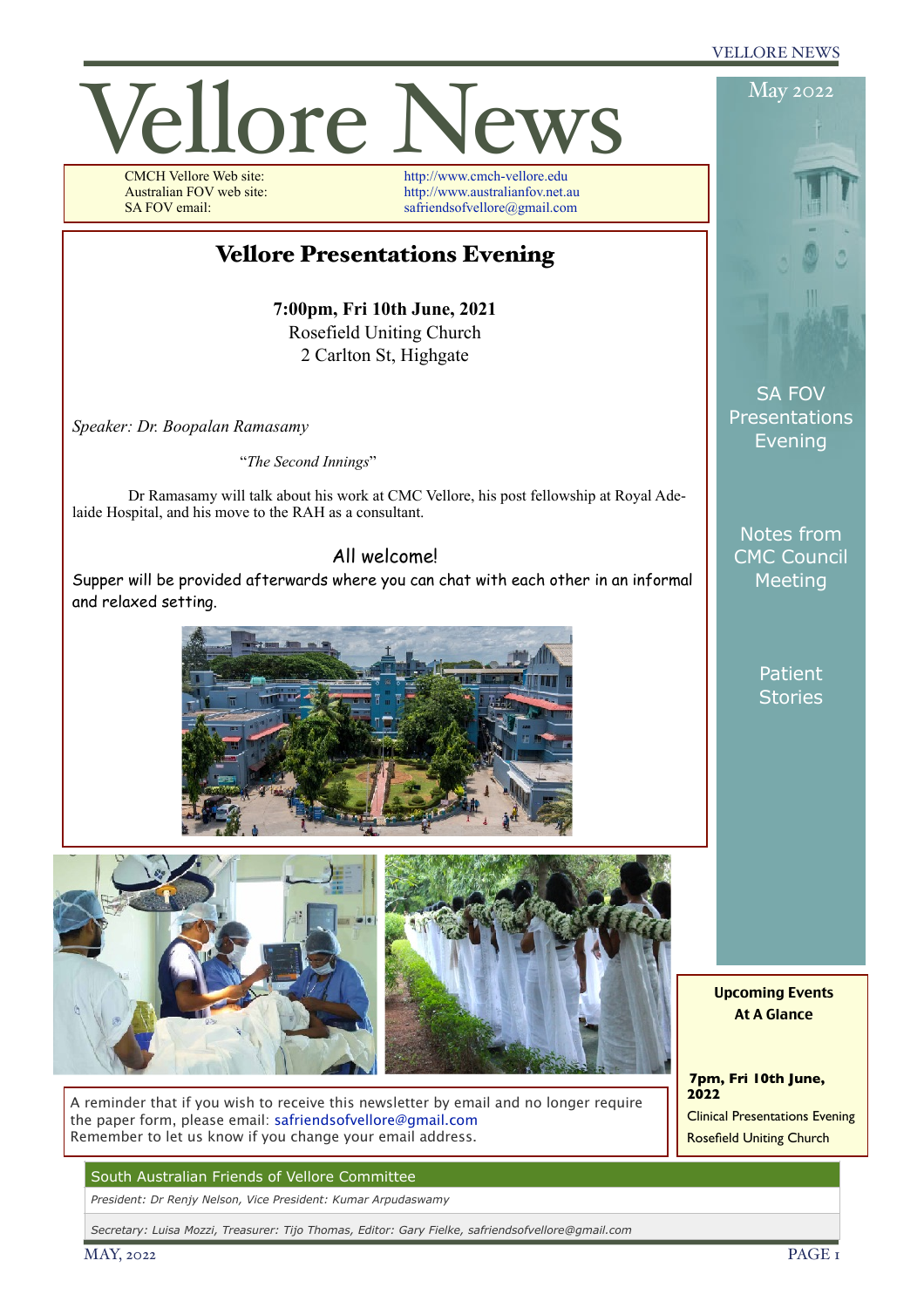# **SA FOV AGM Nov 2021**

*Rosefield Uniting Church, 5 Nov 2021* 

**Dr J.V. Peter**, Director of CMC, spoke to us live from CMC via Zoom and provided a fascinating talk on the COVID challenges faced by CMC, how they were dealt with, and the current COVID situation.

There was opportunity for a number of follow-up questions for Dr J.V. Peter from attendees at the AGM.

A very enjoyable evening concluded with a delicious supper.

Please consider attending our next AGM later in 2022!



*Dr Renjy Nelson on stage with Dr J.V.Peter streaming live from Vellore*

### **New Life and Hope - Karthi's Life Saving Liver Transplant at CMC Vellore**

Little Karthi\* was born with a liver problem. He was yellow with jaundice and underwent an operation at 2 months of age to correct the problem. His parents were heart-broken to hear that it had not worked and he needed a liver transplant. To save Karthi's life, both parents were ready for 'living liver donation'. But his father was diabetic and his mother had cancer in the past and they had two other young children to look after.

Karthi was put on the transplant waiting list and CMC's community team at RUHSA kept in touch with the family. Two years later, a liver was available for him. The surgery was a success and Karthi has recovered well. The family is very poor and CMC covered the entire cost of the transplant.

We are grateful to friends like you who support our patients.

*\*name changed and story used with consent Details contributed by the Department of Hepato Pancreato Biliary Surgery*

## **Brief Notes from CMC Council Meeting, Jan 2022**

#### **Director's Report**

COVID – current wave is mild, only level 1 & 2 ICU admissions, mostly incidental diagnosis. At the peak had 1800 patients per week and 115 inpatients. Within next 2 weeks should be down.

Participating with the Tamil Nadu government in the vaccination campaign. 540 CMC nurses are involved.

Non COVID – Initially the Government made a decree to shut the OPD and IP for non-COVID. Within 24 hours it was revoked.

Finances are slightly down over past 3 weeks but picking up.

The donations from FCRA (foreign donors) were 30% (compared to 11% 4 years ago). Local donations are also increasing.

#### **Reports by Associate Directors**

#### **Kannigapuram**

Expected to become fully functional in April 2022. The transfer of service has already started.

Housing complex with 534 houses will be completed by May 2022.